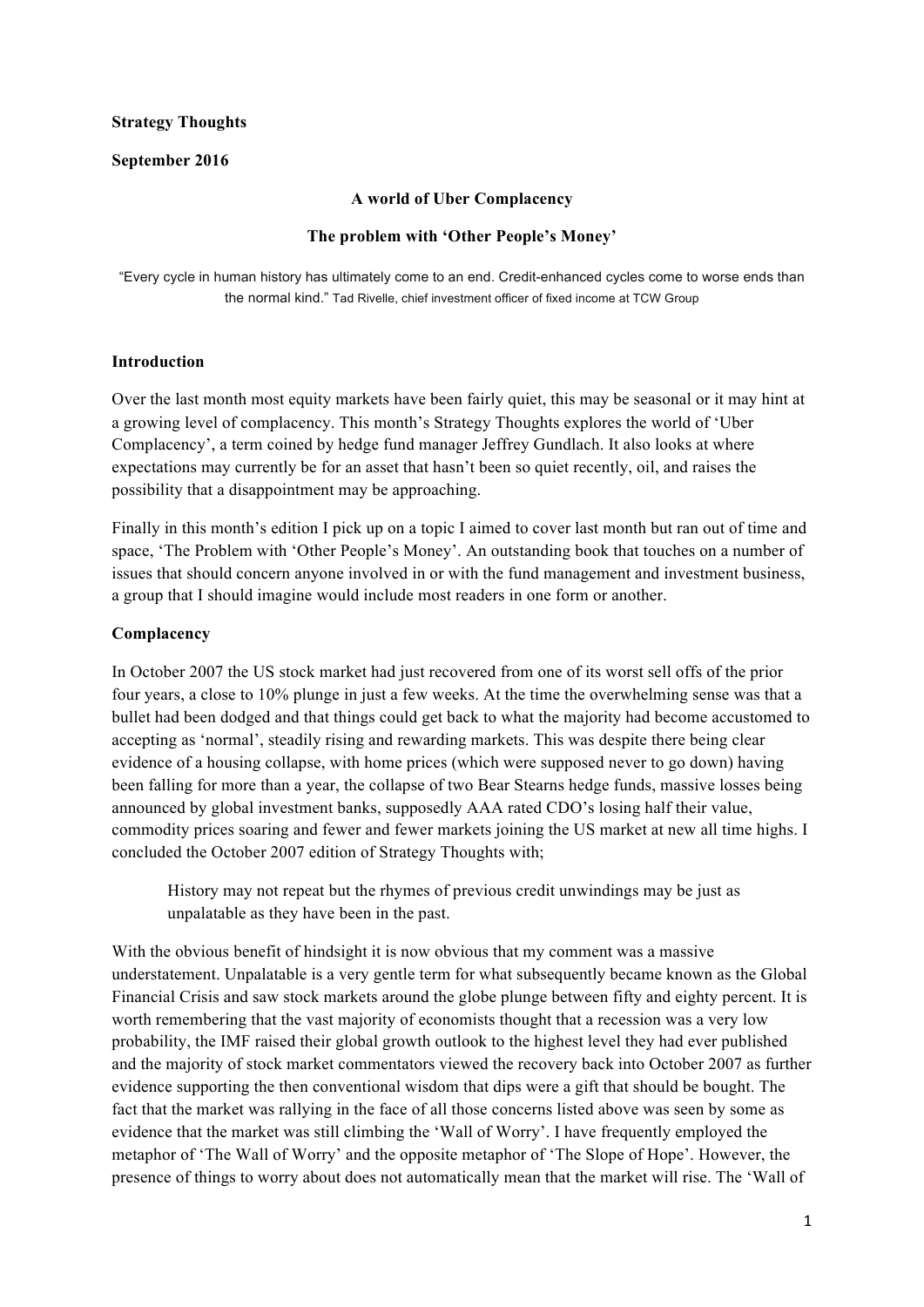Worry' metaphor is really intended to be used as a way to gauge the prevailing mood of the majority of market participants. There are always things that investors can choose to worry about, it's whether they do or not that really matters. When a market is hitting new highs and no one seems concerned about the litany of things that could be worried about, ironically that is when an investor should worry. It shows a high level of complacency and this approach certainly paid off nine years ago.

Now, nine years later, the US market is once again hitting new highs and out performing much of the rest of the world, all while there appear to be so many things that market participants could choose to worry about. Zero Hedge last month listed a few of them;

- First half US GDP growth disappoints.
- Donald Trump wins the Republican nomination.
- Oils rally from extreme lows falters.
- Gold ETF's attracting near record inflows.
- Britain votes to leave the EU.
- \$13 trillion of sovereign debt sports negative yields.
- Global economic growth so sluggish that US 10 year treasury yields fall below 1.5%
- Federal Reserve guidance on future interest rate policy is ignored by the market.

All or any one of these things could be seen as reasons to be fearful, but with the US market hitting all time highs it is clear that many are choosing not to worry

# **Expectations, and does low volatility mean anything?**

Whilst the US market has performed well, despite all the above mentioned 'worries', the same cannot be said for the rest of the developed world. Year to date, through to the 2<sup>nd</sup> September, performance has been poor on a currency adjusted basis. The following are the returns for developed markets year to date in US dollars

- $US + 6.6\%$
- $UK -0.3%$
- Japan  $+0.1\%$
- France  $+0.9\%$
- Germany -0.3%
- Sweden -2.1%
- Switzerland -3.0%
- Italy -17.7%
- Spain -4.2%
- Singapore -0.4%
- South Korea +12.8%
- Australia  $+4.2\%$

Over a longer term basis the performance of the US compared to the rest of the world can be seen in the following chart of the MSCI World ex US iShare compared to the Dow Jones Industrial Average.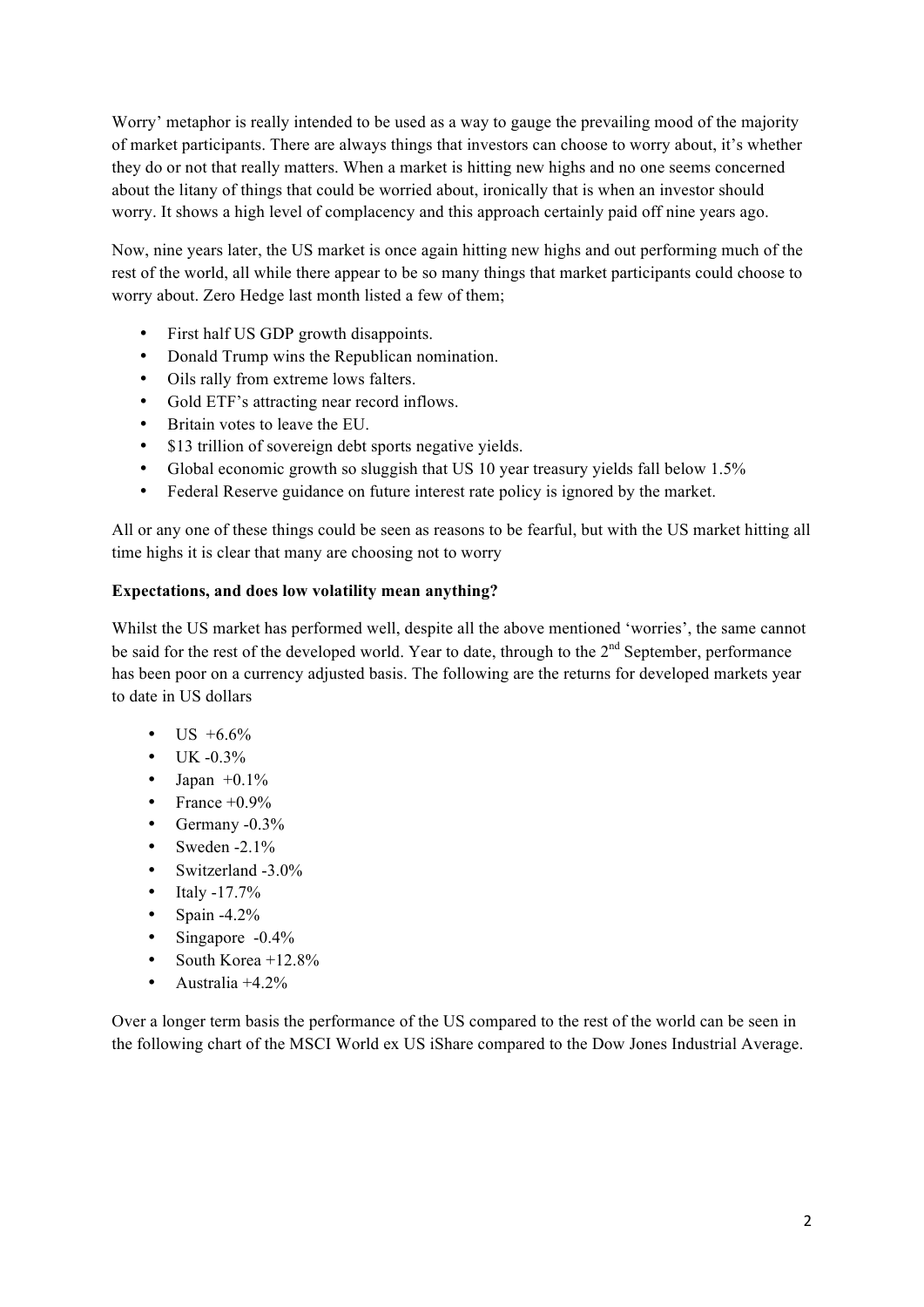

Over the last five years the Dow has risen by more than 60% whereas the world ex the US has barely remained flat.

On a shorter term basis the emerging markets have delivered spectacular returns with the emerging markets iShare returning about two and a half times the return of the US market, however, over the last five years the story has been quite different.

In spite of all the reasons to be concerned the US has continued to rally and the hope seems to be that a stronger US economy will bring the rest of the world along, and with it their stock markets. Undoubtedly, eventually the relative out performance of the US versus the rest of the world will be undone, it always has;

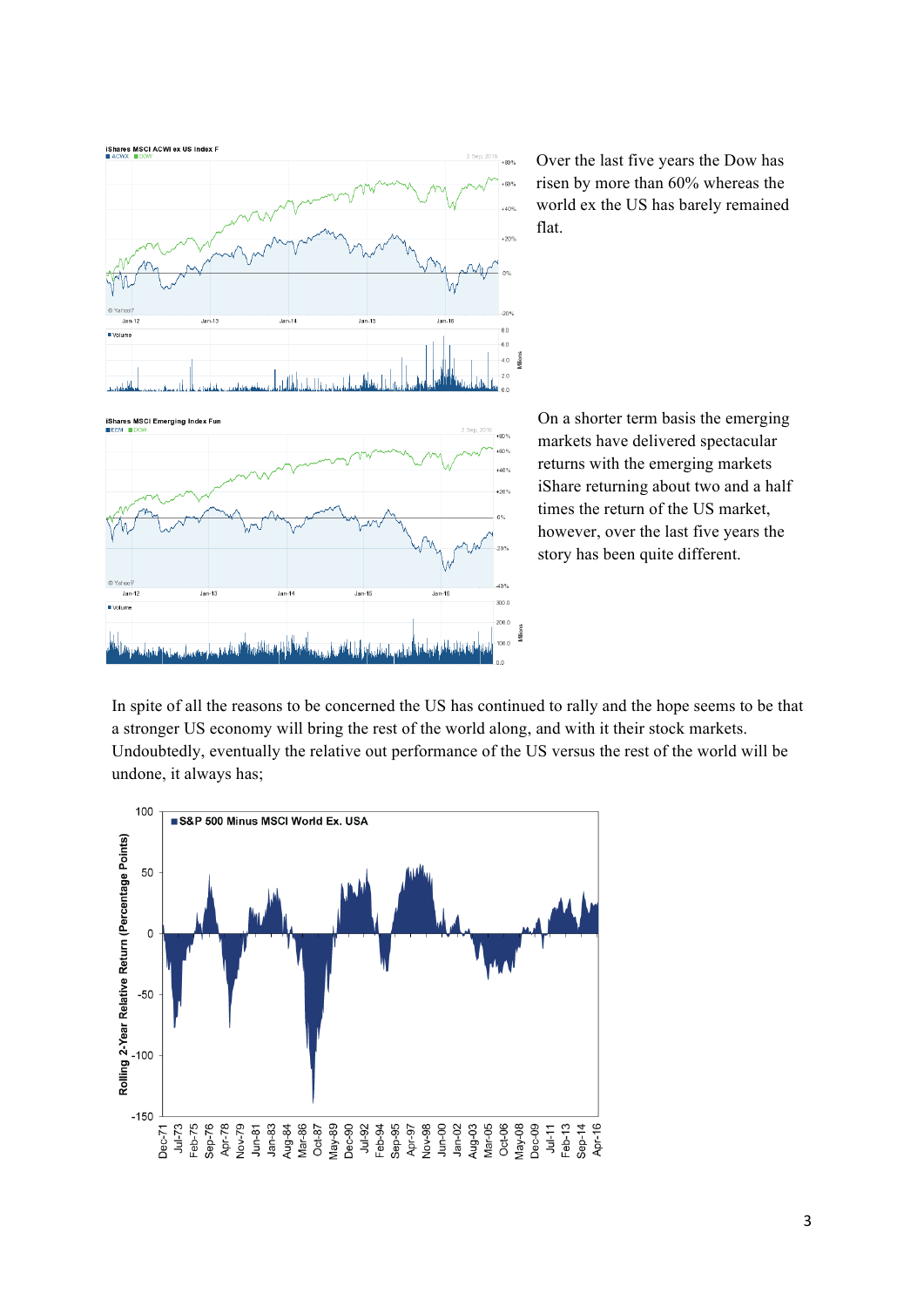Unfortunately, the unwinding of relative outperformance does not necessarily come through one region going up more than the other. The same unwinding can be achieved through one, in the case the US, going down more. My concern is that the complacency described in the US is not necessarily that unusual and that therefore the US market is set to roll over soon and in so doing it will join the many other markets and regions of the world that have already been suffering cyclical bear markets, in some cases for several years.



One thing that will likely change with this transition is that volatility will pick up.

And it should be a concern that a number investors who have been successful over the very long term have been publicly outspoken about the risk of such a transition. Jeffrey Gundlach, the chief executive of DoubleLine Capital, said recently that many asset classes

'look frothy', and that with the recent run-up in the benchmark Standard & Poor's 500 index while economic growth remains weak and corporate earnings are stagnant investors have entered a **"world of uber complacency."**

At the same time Gundlach announced that when ten year yields hit 1.32% in July his firm had gone 'maximum negative' on treasuries.

## **Long term bond yields**

Long term US bond yields have continued to edge higher from the record low levels I highlighted last month, and yields in other parts of the world are beginning to show signs of reversing, this despite the continued pledge on the part of many central bankers to continue to do 'whatever it takes'.



The danger of this approach, and the continued expansion of central bank balance sheets, was brilliantly summed up by Tad Rivelle, chief investment officer of fixed income at TCW. In a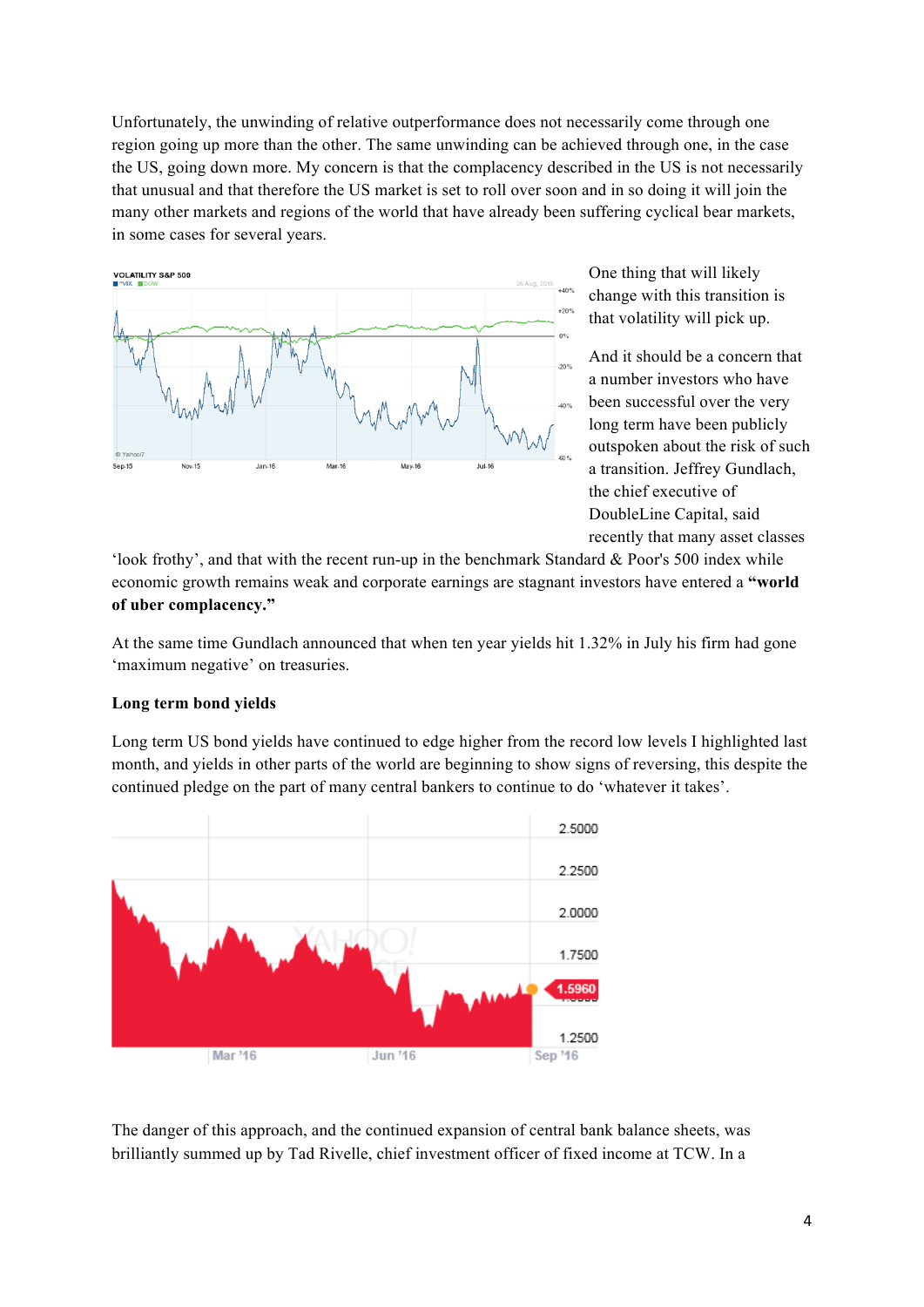Bloomberg interview on the  $27<sup>th</sup>$  August 2016 he warned that central bank intervention to keep rates low and prop up asset prices may worsen the impact of an inevitable end to the current credit cycle.

# **"Every cycle in human history has ultimately come to an end. Credit enhanced cycles come to worse ends than the normal kind"**

#### **The outlook for oil, and expectations**

The price of oil has been remarkably volatile over the last few months having rallied substantially from its thirteen year low price at the beginning of the year. Given this strength the media have been understandably asking question along the lines of the following seen in one personal finance website, thebalance.com, in early August;

Oil Prices Rebound 40% After 13-Year Low. What's Next?

Such questions are understandable, but what is less understandable, given their respective historic track records in forecasting oil prices, is that in looking for answers most went to the World Bank or the EIA. One media account quoted EIA forecasts

The EIA forecasts that WTI and Brent will average \$52/b in 2017. Three months ago, it predicted \$40/b for 2016 and \$50/b for 2017. Its forecasts have not been able to keep up with the unpredictability of supply and demand. That's because the oil industry is changing in fundamental ways. (emphasis added)

In mid January of this year, admittedly prior to oil's surge and with prices depressed the EIA released their outlook for oil prices under the headline;

## **Crude oil prices to remain low through 2016 and 2017**

This was understandable, given the rout that had been seen in oil prices over the previous eighteen months, but it wasn't especially useful given that it almost perfectly coincided with the beginning of a close to doubling in oil prices over the next five months.

It is worth looking back to mid 2014 to see what the EIA were forecasting for oil prices then. In the first half of 2014 the agency commented at length on the remarkable stability that had been seen in oil prices over the prior couple of years and with that backdrop they raised their forecast for 2015 to \$105, just ahead of a plunge in oil prices in an almost vertical fashion from \$115 to \$45 in 2015 and \$27 in early 2016. This forecast had been a remarkable extrapolation of the stability that had been enjoyed up until then but was far from useful. And it is not just the EIA that are forecasting higher prices now, the World Bank, in their July 2016 Commodity Markets Outlook, raised their expected average price for crude oil in 2016 and forecast moderately higher prices, on the back of their supply demand extrapolations, through 2017.

So now it seems that expectations have been raised amid a growing belief that that an important low was seen in January of this year and that prices can continue a comfortable steady rise from here. These expectations can be seen in the accompanying chart of sentiment towards crude oil from Investup.com.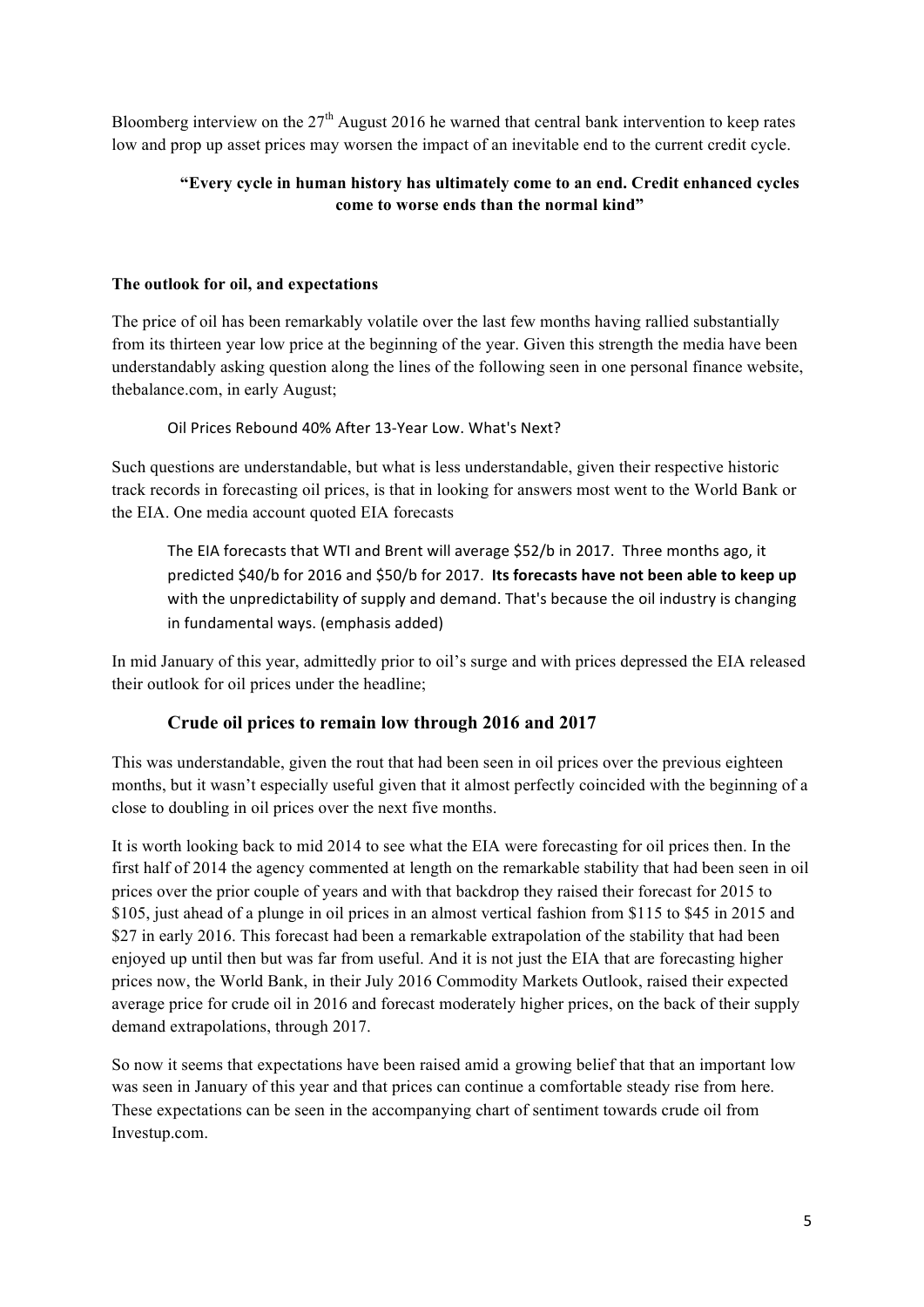

The recent rally has produced an enormous change in sentiment so that now the probability of disappointment seems far greater than that of a positive surprise that could sustain further rally.

#### **Economist Forecasts**

Long term readers will be very familiar with my views on the usefulness, or otherwise, of economist' forecasts so I won't go into chapter and verse on this subject again this month, although the 'extrapolations' mentioned above clearly illustrate the risk in these forecasts, nonetheless, I couldn't resist sharing this headline and chart that appeared a month ago in the  $7<sup>th</sup>$  August edition of The NZ Business Day;

# Don't rely on economists' predictions, Kiwis told

The article included the following chart of RBNZ forecasts for the 90 day bill rate



Even a cursory glance at the chart reveals that most of their forecasts have been extrapolations of the recent past and most have not been particularly insightful. This raises the question, where will the biggest surprise for the most people be regarding 90 day bill rates in NZ going forward? History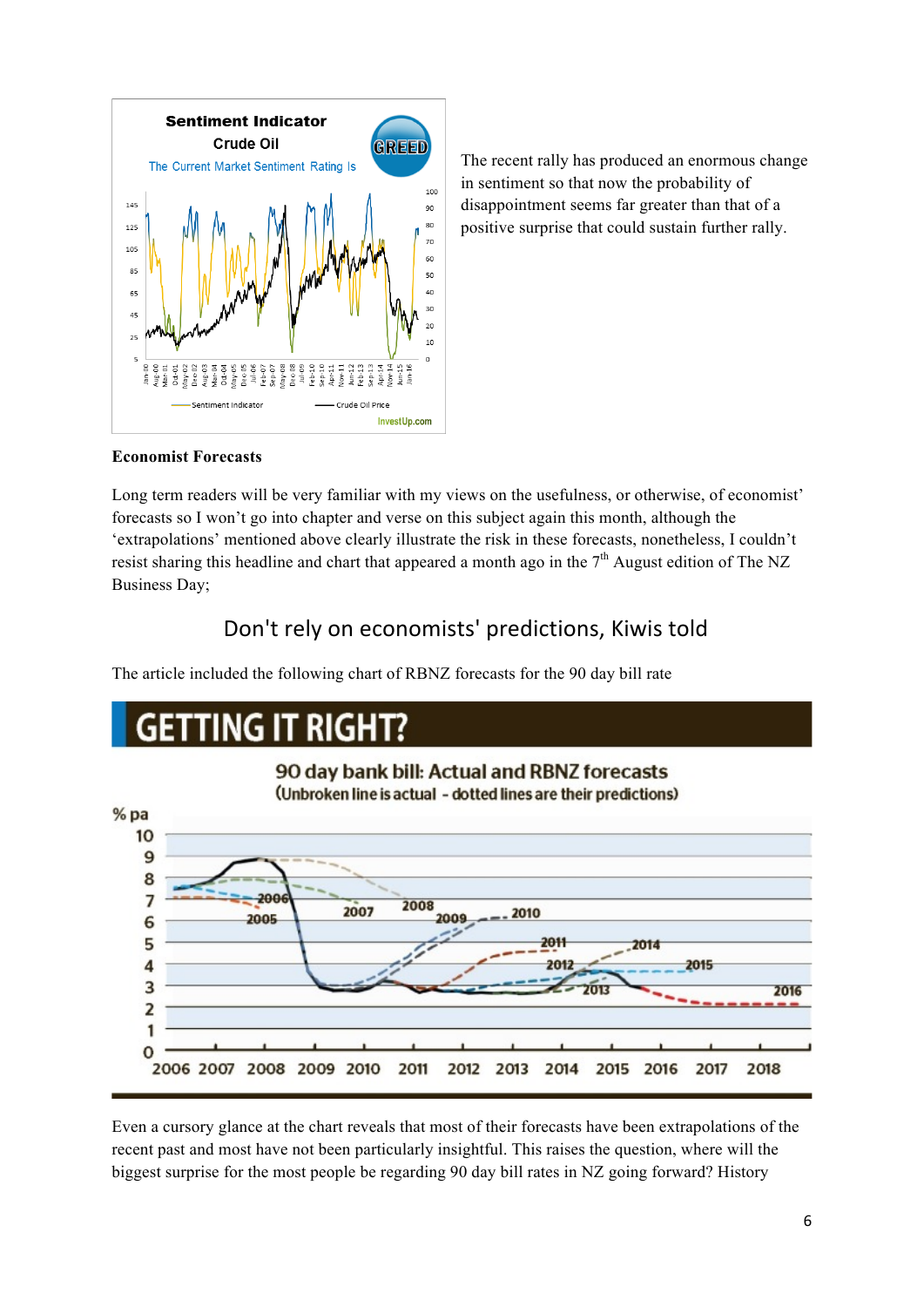would strongly hint that they are unlikely to flatten out for three years at 2% as the RBNZ are currently forecasting. My guess is that they will either be a lot higher or a lot lower and probably both, but in what order I have no idea. The main message is that no one, particularly an investor, should take any comfort from an economic forecast, it will likely be wrong, and even if it is right the market's reaction will almost certainly not reflect the neat causality that may have been expected.

#### **Other People's Money**

Last month I mentioned a book that I had read while travelling through Europe a couple of months ago, 'Other People's Money' by John Kay. It had struck a real chord with me as elements of his message echoed some of my closing conclusions in 'Investing: The Expectations Game', particularly in relation to the global asset management industry, and it certainly is an industry. In mid 2015 The Boston Consulting Group reported that the profits for the industry had grown to \$102 billion and Forbes recently listed the Investment Management Industry as the second most profitable industry in the world, behind only Generic Pharmaceutical Manufacturers, with a profit margin of 29.1%. These are remarkable figures when one considers how poorly the majority of investment managers perform over the long term. My closing paragraphs in 'Investing: The Expectations Game'are;

The primary aim of the 'Expectations Game' for most investors should be a satisfactory real return on their invested capital. This does not mean that they have to be invested in the same asset allocation all the time and they should not be satisfied when they are told that they have done well because they outperformed a benchmark and only lost 20% or more of their capital. The permanent loss of capital is the single greatest risk all investors face

This book began with the quote from Warren Buffett about investing being simple, just not easy. Taking the liberty to expand on this quote gets to the heart of the most important messages in this book;

**The act of investing is simple, it should always remain simple and complexity should be avoided at all costs. But being a successful investor is not easy. It is made difficult by the irrational behavioural biases that beset all of us as individual investors and the obsession of the investment industry to focus primarily upon their own reputational risk, rather than the very real risk of permanent loss of capital for their underlying investors. Their goal of increasing assets under management by selling whatever is easiest to sell, especially when that product is wrapped in a fee hiding complex structure, doesn't help the individual investor either.** 

These challenges can only be overcome by not taking as gospel whatever the media and other 'experts' tells you is driving the market, and by adopting a highly disciplined investment regime that will insulate you form your own and other providers irrationality.

There is no scientific model that will at all times foretell where markets are going to go or what future returns may be. Those that are used are based upon the deeply flawed idea that markets are efficient and are often defended on the basis that there is no alternative, so efficient frontiers and the capital asset pricing model continue to be employed by the reputationaly focussed investment industry, as do Monte Carlo simulations that deliver a seemingly scientific probabilistic outcome. These approaches may work some of the time or even most of the time. The problem is that when they are working, when markets are moving in a fairly steady and orderly fashion, investors don't need a model. When they do need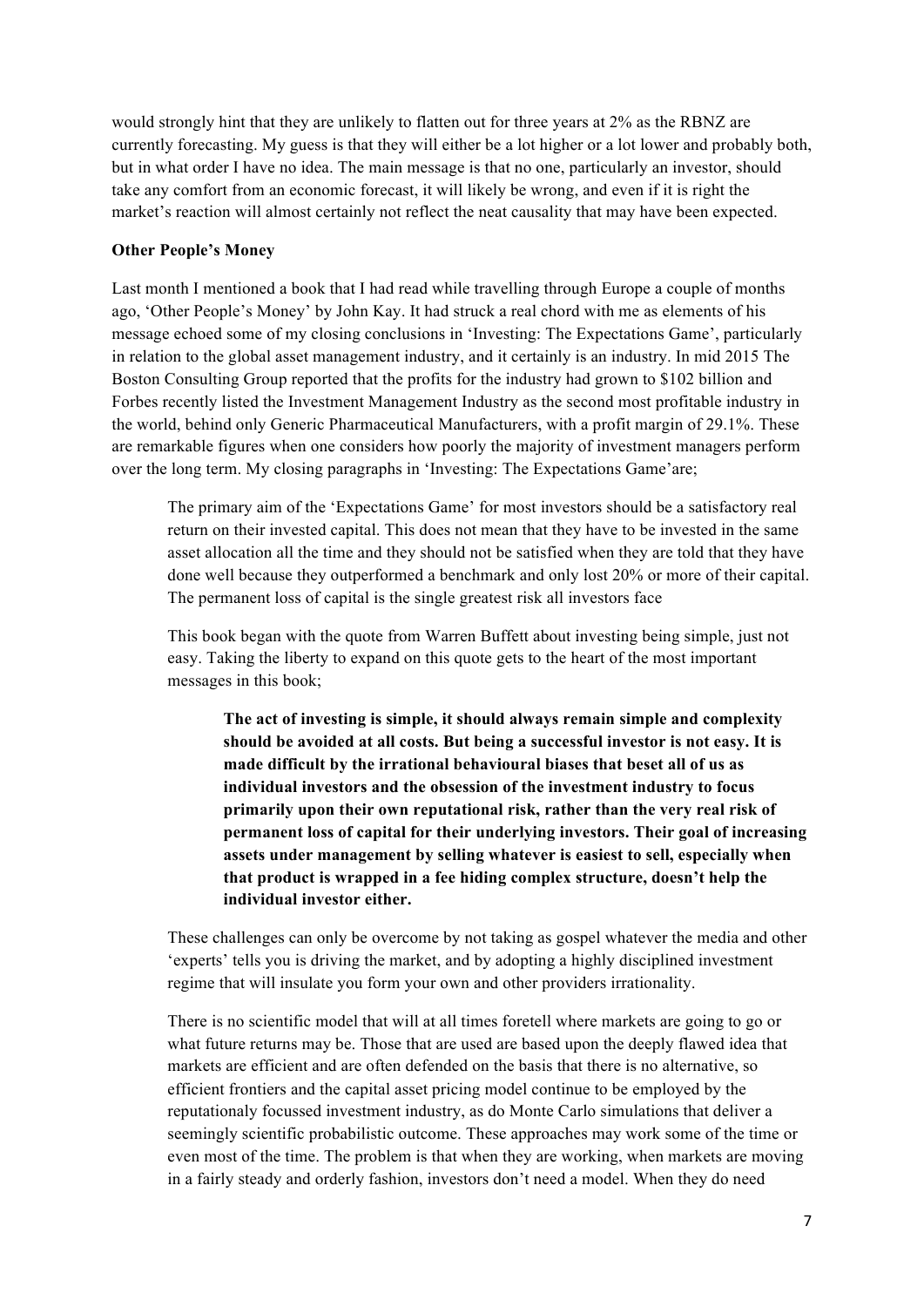something they can rely upon, when markets become volatile, highly charged with emotion, and on the brink of a dramatic reversal, they fail.

# **It is hard to think of any 'model', in any field of human endeavour as important as an individual's life savings, which is so heavily relied upon by such a large and profitable industry and yet is so deeply flawed. So deeply in fact that it has failed, and will likely continue to fail, just when it is most needed.**

Rather than reviewing 'Other People's Money' I thought it worth sharing a particularly astute review of the book that appeared in the New York Times:

In an 1814 letter, Thomas Jefferson complained that the financial sector of his day was populated by "adventurers . . . who burthen all the interchanges of property with their swindling profits, profits which are the price of no useful industry, of theirs." Almost exactly two centuries later, John Kay echoes the sentiment, noting that as "exchanging bits of paper cannot make profits for everyone," it is very likely that much of finance's profit "represents not the creation of new wealth but the sector's appropriation of wealth created elsewhere in the economy."

The charge is an old one that has taken on new relevance in the wake of the 2008 crisis. Yet Kay is no angry Jeffersonian agrarian, but rather an academic economist with a weekly Financial Times column and a onetime financial consultant. He is more sanguine than the typical finance basher in that he acknowledges the sector's critical roles: as a payment system, a means of channeling savings to productive investments, an instrument to help manage personal finances across the life cycle and generations, and a marketplace for transferring and managing risk.

Nonetheless, Kay writes, a more recent process of "financialization" has created a hypertrophied sector, its activities ever more abstract and divorced from the real economy, successful mainly at multiplying the remuneration of its members. "The tip of the tongue that laps up the cream of the commerce of a continent" was how Oliver Wendell Holmes Sr. described the New York money center of his day; Kay might rather characterize it as a gobbling maw.

Finance, Kay argues, has strayed dangerously from its core functions. And the functions themselves have been jumbled in dangerous ways (for example, with deposit-taking becoming the funding source for uncertain, long-term risk-taking). Within each function, activities have moved from the primary to the (literally and figuratively) derivative — less investing, more trading, fewer assets and more "asset-backed securities." Meanwhile, longterm relationships have been reduced to short-term transactions. The result: instability and crisis.

While the gravamen of its complaint is old, "Other People's Money" is not merely another broadside content to denounce finance's dysfunction, but rather a masterly attempt to locate its various origins and connect them with analytical and theoretical rigor. Kay provides by way of context a panoptic overview of the history, evolution and structure of the financial system in the United States and Britain, one that is impressive in its ability to weave together a comprehensive range of material, from the mechanics of banking to the Gaussian copula, in elegant, jargon-free prose. He confidently employs many perspectives: economic, historical, legal and psychological. Call this technique a Lombard Street for the 21st century.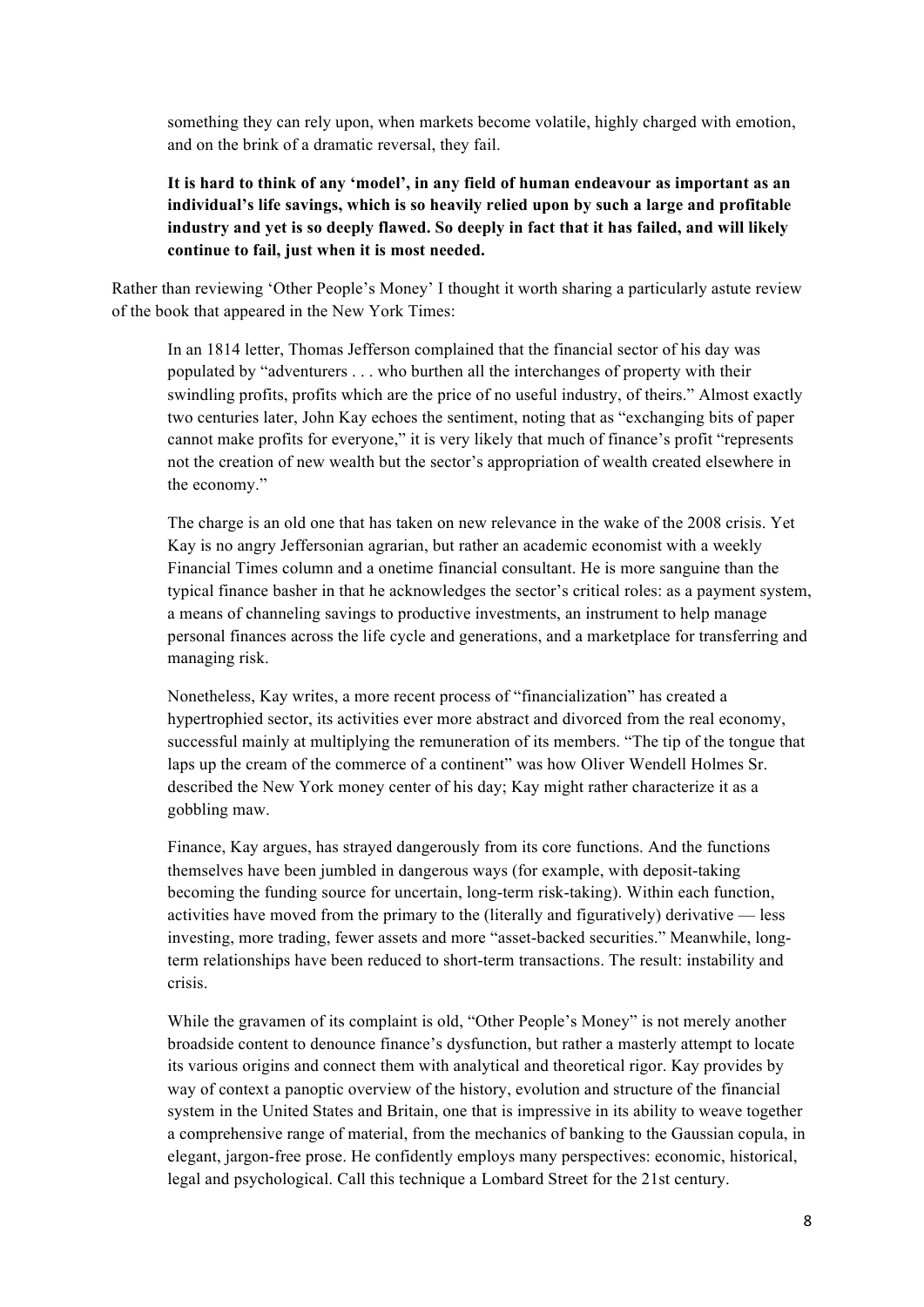The last third of the book insightfully addresses reform, which, refreshingly, Kay stresses is not the same as regulation. Some of finance's most abstruse and pernicious activity arises from regulatory arbitrage — restructuring transactions so that they move from a less favorable to a more favorable regulatory rubric. Moreover, financial regulation suffers from a fasterspinning revolving door compared with other industries, with the regulators themselves either coming from or looking forward to landing in the industry they are supposed to oversee. Kay writes like an anthropologist: The roots of finance's dysfunction, he says, are cultural. The ethos of an old-fashioned partnership of traders risking their own capital endured even as a move toward public shareholding transferred "both these risks and these rewards from the partners . . . to the shareholders. In reality, it had little effect on the financial expectations of those who worked in the firms." Reform has to mean changing the industry culture: inculcating an ethic of stewardship and faithful agency (living the rhetoric of "putting the client first") and changing industry structure where culture clash is insuperable.

It's a pity policy makers didn't have this book in 2007. In 2015, it can read like an indictment of a convict already sentenced. Post-crisis, banks are more heavily capitalized, trading less and earning lower return on equity. "Large financial conglomerates were run for the primary benefit of the people who manage them — and, in the main they still are," Kay says. But surely to a decreasing degree: At Goldman Sachs, the amount of total revenue that is set aside for employee compensation has gone from more than 50 percent before the crisis to about 37 percent in 2014. Still, this can feel like a change born of chastening rather than epiphany. Kay makes a strong case that change must be embraced rather than accepted grudgingly if it is to endure.

Finally it seems that the subject of the fees charged by active managers, and the growth in indexation, is beginning to attract an increasing amount of attention. One Wall Street firm likened passive index investing as worse than Marxism This may be a little extreme and somewhat self serving, however, Cliff Asness of AQR wrote an entertaining rebuttal of this view in an op-ed piece on Bloomberg, his closing comments included the following;

*It's likely we've historically had too much active management at fees that were too high, delivering returns that -- net of fees -- effectively amounted to a big and unnecessary wealth transfer from investors to active managers.*

Passive indexation is not the whole answer and neither, clearly, is more active management at high fees, however, for most investors seeking a satisfactory return there is a solution as I outline at length in 'Investing: The Expectations Game'.

#### **The All Season STA**

Legendary hedge fund manager Ray Dalio of Bridgwater Associates believes that the simplest and best portfolio for most investors over the long term would look like his 'All Weather Portfolio' that aims to minimise losses and diversify risk. Based upon his view that the four things that can drive asset prices are inflation, deflation, rising economic growth and declining economic growth he has constructed what he calls his 'All Weather Strategy'. This combines 30% stocks, 15% intermediate government bonds, 40% long term government bonds, 7.5% commodities and 7.5% gold and rebalances to these allocations on a regular basis.

Given that I totally respect and buy in to Dalio's long term perspective and approach I decided to adapt the STA portfolio that I have described at length over the last couple of years and outlined in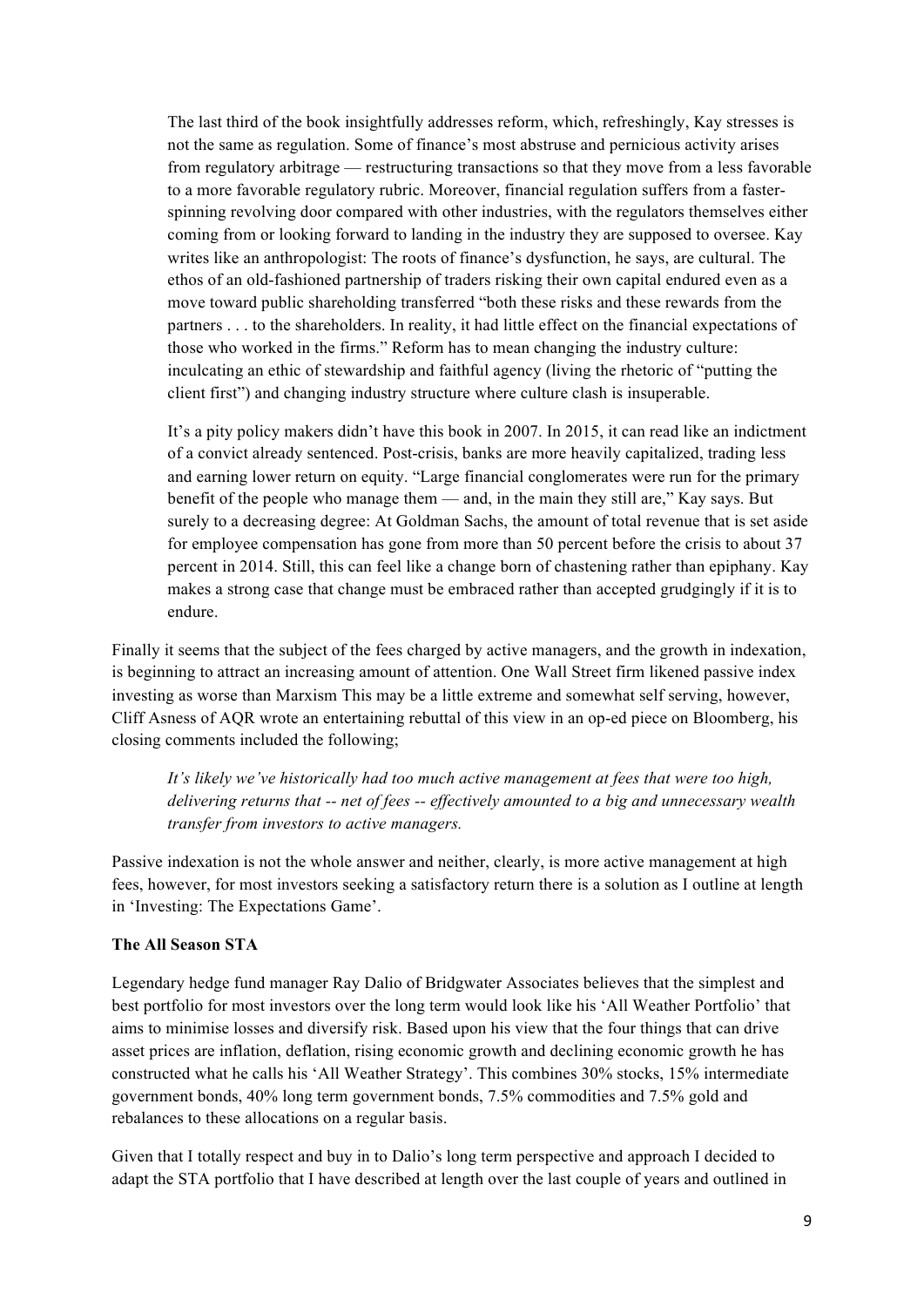'Investing: The Expectations Game' to something along Dalio's lines. Unfortunately I cannot do the sort of back testing on the specific allocations that his team have done as liquid products that represent these assets have not been around long enough and real pricing would prove challenging. Nonetheless, I have constructed a portfolio with allocations to the iShares Emerging Markets ETF, the iShares North American Natural Resources ETF, SPDR Gold Shares ETF, the Vanguard Developed Markets (ex US) fund, the Vanguard 500 Index fund and the STA fixed income hybrid which is made up of allocations to the Vanguard Intermediate Treasury fund and the Vanguard High Yield fund.

The rules the STA All Season Portfolio follows are the same as previously outlined for the STA Portfolio. 13 month moving averages are the primary determinant as to whether an exposure is made to each asset and changes are only made once a month at month's end. The average allocation to each asset over the twelve years that data is available are 15% to high yield, 15% to intermediate treasuries, 30% to the S&P500 and 10% each to the other four assets.



wenter wenter years wenter wenter wenter wenter a wenter wenter wenter a wenter

The results of following the STA All Season approach are shown in the chart (left) compared to the performance of each of the constituent assets. The compound annual average growth rate of this portfolio has been 11.3%. This is superior to any of the underlying assets and drawdowns have been substantially less in all cases except for the fixed income hybrid. Obviously there are times when the allocation to each asset may be zero or substantially more than the average, it is therefore worthwhile comparing the return of the STA approach to what would have been achieved through monthly rebalancing to similar allocations.

The chart (left) shows this comparison. Not only is the average annual return more than 3% less with the

regularly rebalanced portfolio the chance of a negative rolling twelve months is substantially higher at 21% versus 15% and the largest rolling twelve month loss is also substantially higher at 29% versus less than 10%